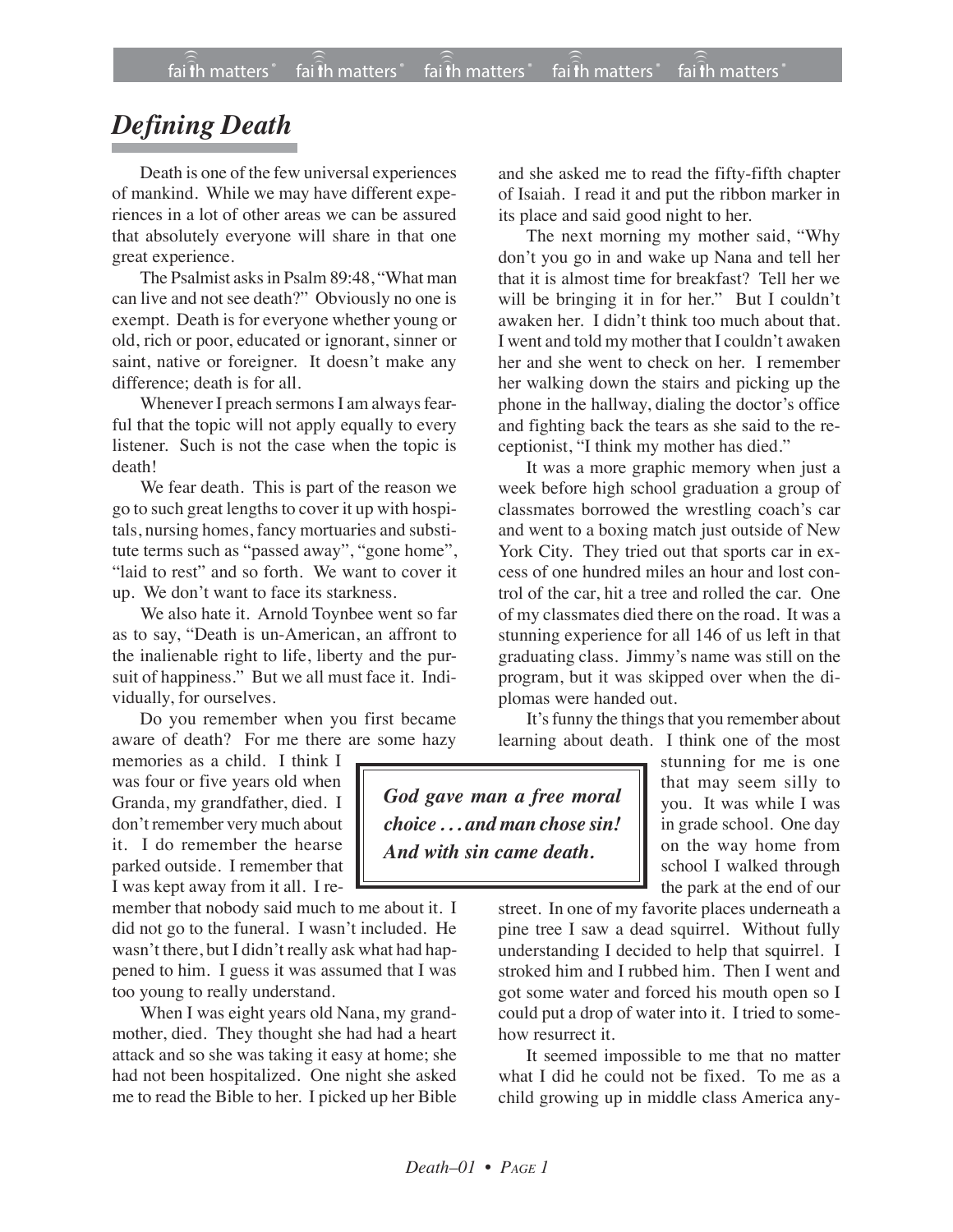thing could be fixed. All you needed to do was work on it. Just try a little bit harder, be a little more concerned, and you could fix anything. But death was different; it was permanent; there could be no repairs. As a child I had faced death.

Do you know that psychologists indicate that worry about death is often extensive even for preschoolers? As adults we sometimes assume that awareness of death doesn't come until adolescence or adulthood. But that is because we have forgotten what it was like to lie in bed at night as a child and wonder about things like life and death.

As Americans we are ignorant when it comes to death. There are five thousand deaths every day in the United States, yet few of us have seen someone die. We all know that someday we must die, but few people are ever fully ready. We think and talk about death a great deal, but even scientists find it difficult to define death.

The dictionary defines death as "the act or the fact of dying; the cause or occasion of loss of life." How cold and inadequate a definition that is when we relate it to ourselves or when we try to apply it to those we care deeply for.

What is death? Let me share with you three definitions from three perspectives that weave together into a Biblical concept of death. The first is an historical definition. Historically death may be defined as "the consequence of sin". God created man without sin and without death. Sin and death are abnormal for humanity; they aren't supposed to be there. But God gave man a free moral choice . . . and man chose sin! And with sin came death.

The apostle Paul wrote in Romans 5:12, "... . sin entered the world through one man, and death through sin, and in this way death came to all men, because all sinned . . . ." The human race was polluted with sin. The human race was infected with mortality. When Adam sinned he effected the entire human race just as much as the single seaman effects the entire submarine crew when he opens the hatch under water.

We need to remember that we are not just innocent bystanders. We are not simply the innocent recipients or victims of an ancestor's error. The Bible clearly teaches that while we are sinners by heredity we are also all sinners by choice and that we are doomed to death as a consequence of sin.

The Bible indicates that we are all spiritually stillborn. Paul writes in Ephesians 2:1 that we are "dead in our transgressions and sins." That means that we live in a world that is full of sin and we live in a world that is plagued with death. Death is everywhere; death is inevitable; death is dreaded . . . all because of sin. The apostle Paul said in Romans 6:23 that "the wages of sin is death."

Modern medicine can keep bodies functioning even when everyone seems to admit that the person is really dead. But these machines do not change the fact of death. They merely delay the full effects.

Because of sin every human being is born and lives a living death. As far as the Bible is concerned we are born into a race of dead men. Natural men are already dead. The activity called life merely delays the full effects of death; it does not change the fact of death.

Physically, death is the separation of body and soul. In Genesis 2:7 we read, "The Lord God formed the man from the dust of the ground and breathed into his nostrils the breath of life, and the man became a living being."

Man is a living unit. When I speak of myself as "I" that is not a reference to just my body. It is not just a reference to my soul or spirit. It is a reference to the total me!

In the Old Testament God views man as being a unit. He may be described as having material and immaterial parts - - - body, soul and spirit - - - but this really describes different functions. Basically man is seen as a unit. Any separation of man's physical being (body) from his spiritual being (soul) is unnatural and temporary. That is not the way God created mankind. That is not the way God intended it to be. So then death is the abnormal and temporary and unnatural separation of the physical from the spiritual. The physical body may continue many life functions and will not lose an ounce at death, but the separation of the spirit from the body is a humanly irreversible event.

Now, I know that people tell of experiences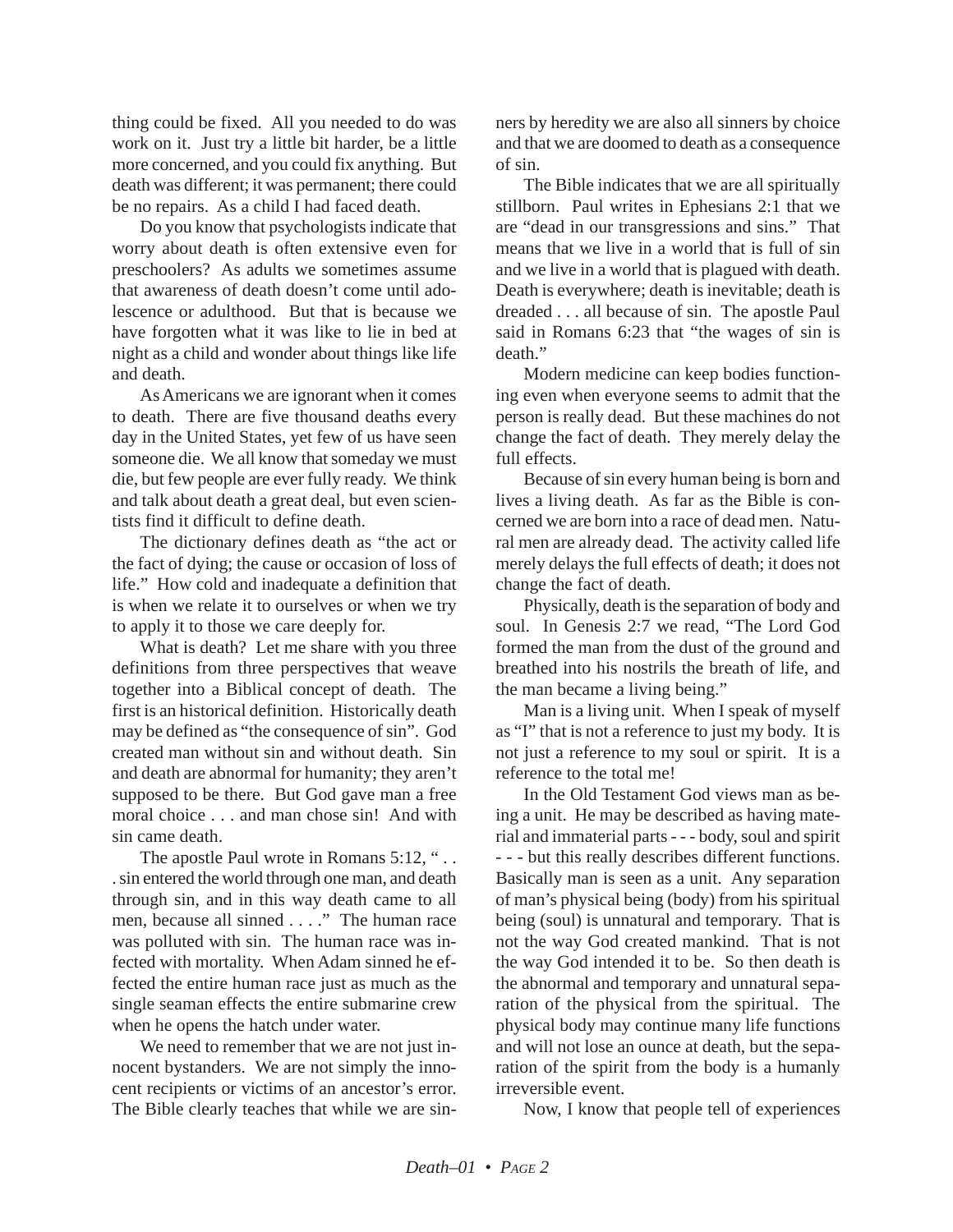where they claim that their spirit separated from their body. They say they could observe the surgical procedures in the operating room. They say they died. But they forget that the Bible says that it is appointed unto man once to die.

You ask me for some psychological explanation of what has happened and I do not deny or counter people's experiences of what they tell. But I do know that once the spirit leaves the body, unless God in some supernatural instance reverses that, once that spirit leaves and death has occurred, that is it. It is irreversible. It is over.

One of the interesting stories of the Bible takes place in the fifth chapter of Acts. It is the story of Ananias and Sapphira. You may remem-

ber that they were involved in a lie before the early church and they died. In Acts 5:10 as it appears in the King James Version of the Bible there is a literal rendering of the Greek text and it says there that Sappira "gave up the ghost". Another way to put it is that she "gave up the

spirit". It left. That is physical death. It is the tearing apart, the pulling out, of the spirit leaving the body.

The Greek word that is used there comes from the word psyche from which we get our English term psychology. Anyone who dies a physical death experiences the abnormal, unnatural and temporary separation of body and soul.

What happens then? The body returns to the dust, but even that is temporary because the salvation that God provides is for the body just as much as it is for the soul. The Bible teaches that salvation is for the whole man. The body goes temporarily to the dust; the soul or spirit goes into the presence of God where it dwells until the time of resurrection when God provides a new body.

The point here is that we have no control over death. The Psalmist says in Psalm 68:20, "Our God is a God who saves; from the Sovereign Lord comes escape from death."

Then how should we respond? Should we fear death? As Christians death is fearful only as a new and unknown experience like flying in an airplane for the first time. Without Christ death marks an aspect of God's punishment for your sin. It is a token of worse things to come!

Peter Marshall was a Scottish Presbyterian pastor in Washington, D.C. He became famous as the chaplain for the United States Senate. He once told the story of a little boy who was terminally ill. One day the boy asked his mother, "What is it like to die?" She was stunned. She turned her head away, choked back her emotions and prayed for God to give her wisdom to somehow answer that question.

Maintaining her composure as best she could she said, "Son, remember those times when you have been out playing all day long and you are

*Those who have put their faith and trust in Jesus Christ have already passed from death to life.*

tired and hot and sweaty and you come in and fall asleep on Daddy's bed? When you awake up in the morning you are in your own bed with clean pajamas on. That is what it is like to die."

Death for the Christian is like going to sleep in this world with a body that is fa-

tigued, tired, worn and dirty and waking up in heaven all clean and refreshed.

But there is one last definition and that is spiritual death. Spiritually, death is separation from God. Non-Christians are already spiritually dead. They have not really experienced life. That is why Jesus said in John 3:36, "Whoever believes in the Son has eternal life, but whoever rejects the Son will not see life, for God's wrath remains on him."

Without Jesus Christ a person experiences two deaths (or maybe more accurately two aspects of the same death): physical death and spiritual death. The apostle John wrote in Revelation 20:14 and 15, "Then death and Hades were thrown into the lake of fire. The lake of fire is the second death. If anyone's name was not found written in the book of life, he was thrown into the lake of fire."

Spiritual death, that second death, is the final culmination of sin's effect. Many people have tried to depict hell as a place of agonizing physical torment, scorching flames and horrible